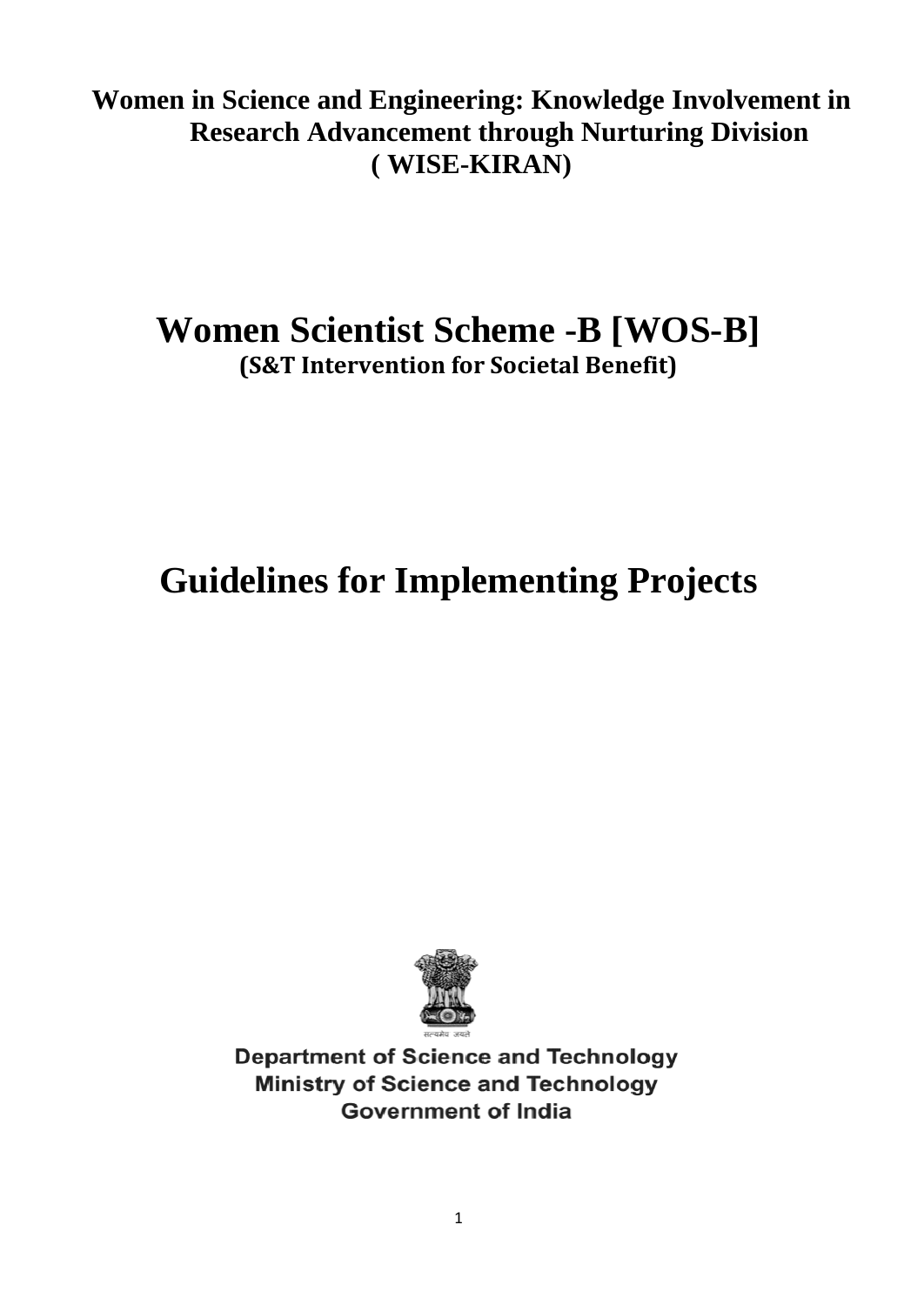This document provides Women Scientist Scheme-B(WOS-B) guidelines for implementation of project proposals under the WISE-KIRAN division of the Department of Science and Technology (DST).

These are general guidelines for an ideal situation. In addition, the implementing agency may follow its own rules and regulations, wherever necessary for smooth and timely implementation of project.

#### **The Department of Science and Technology (DST) reserves the right to review and modify these guidelines as and when required.**

For any further clarification or further details, please contact:

WISE-KIRAN Division Department of Science and Technology MINISTRY OF SCIENCE AND TECHNOLOGY Technology Bhavan, New Mehrauli Road New Delhi -110016.

### **Email: [wosb-dst@gov.in](mailto:wosb-dst@gov.in)**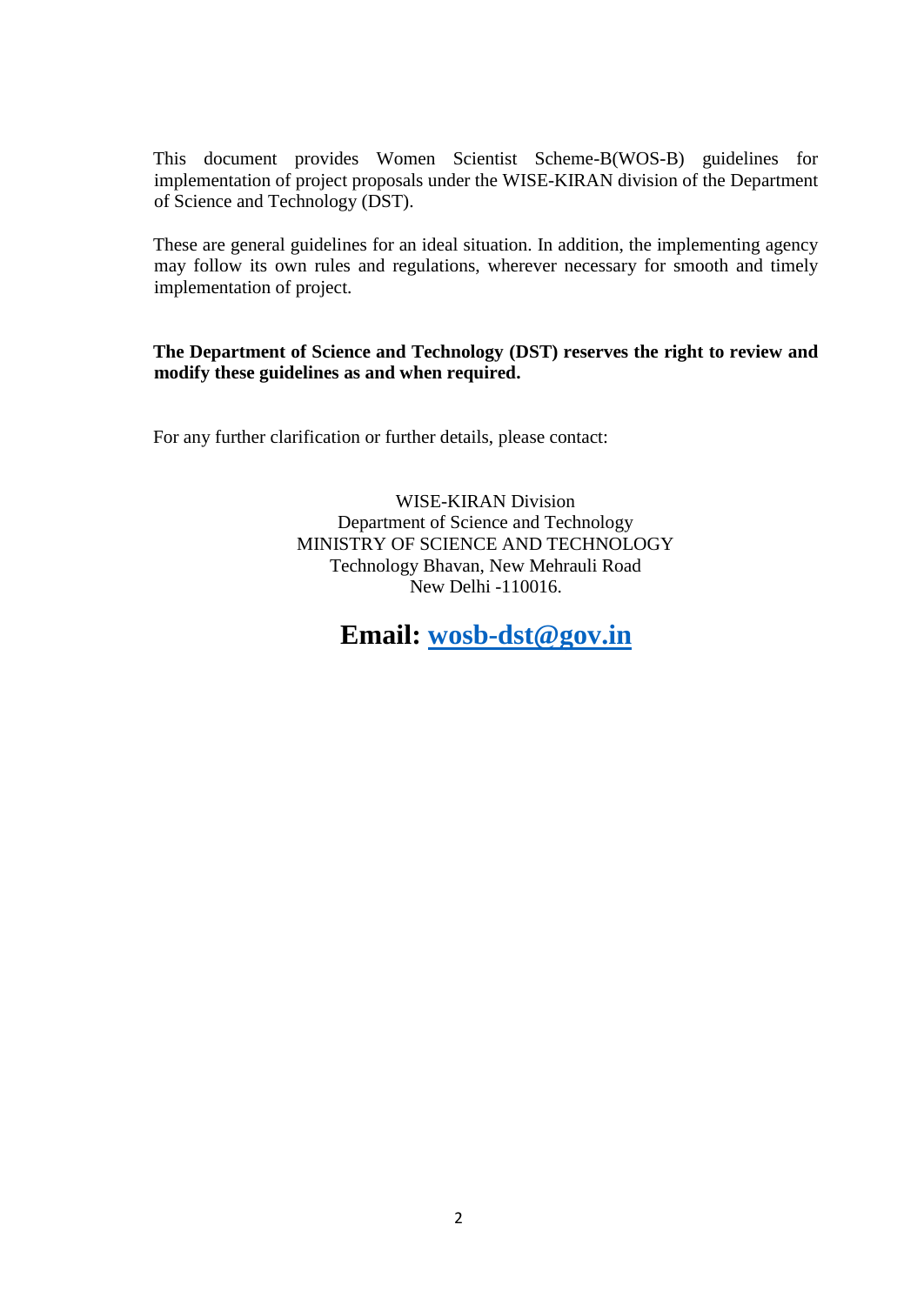## **General Terms and Conditions**

- Project proposals should be in conformity with the scope of Women Scientist Scheme-B (WOS-B). Minimum two years break in career after attaining highest qualification required from S&T qualified women in age group of 27-57 years. This being a very broad age range, no further extension in age range is available under any circumstances.
- Highest qualification as on the closing date of 'Call for proposals' shall be considered for calculating the duration of break in career. Month and year in which degree of highest qualification has been awarded would be considered.
- Incomplete application or application not in the format prescribed under WOS-B shall not be considered. **It is necessary to choose one of the given theme areas as asked.** Decision may be taken based on the major bias towards the theme area of the proposal.
- Applicant will apply as Principal Investigator. Mentor shall not be an applicant.
- Applicant must have educational qualification in science and technology disciplines.
- Proposals without a mentor shall not be considered.
- If proposal requires, another mentor may be associated with the project as **Comentor** to guide the PI for some duration (as and when required) with the consent of main mentor.
- Proposals in which host and mentor institute are different will not be considered.
- Mentor should be in a regular position in the host institute. Mentor should not be associated with the host institute as a consultant or visiting faculty.
- Online submission of proposals through WOS Portal is mandatory. Proposal has to be submitted online by the closing date of submission as given in the advertisement including extended period, if any.
- Proposal should be submitted only once in the WOS Portal. If proposal received in duplicate, same will not be considered.
- Applicant has to be within the age limit as on the closing date of application submission given in the advertisement including extended period, if any.
- WOS-B component does not provide funds for infrastructure and high-end equipment etc.
- Subject Expert Committee (SEC) will review progress of project.
- Host institution where the project will be implemented assumes administrative responsibilities of project.
- DST reserves the right to terminate the project at any stage if it is convinced that the appropriate progress is not being made in project.
- Project will become operative with effect from the date on which the first grant is received by the implementing institute. The Implementing Institute as well as Principal Investigator will intimate this date to the DST. It will, in no case, later than one month after the receipt of the grant by the Institute.
- The institute shall submit to DST the necessary expenditure statement, Audited Statement of Accounts, Utilization Certificate in respect of the funds released in connection with the implementation of the project. The PI shall furnish annual progress report to DST indicating objectives/targets vs achievements/progress as well as the problems faced if any.
- The funds will be released in the name of the implementing institute only.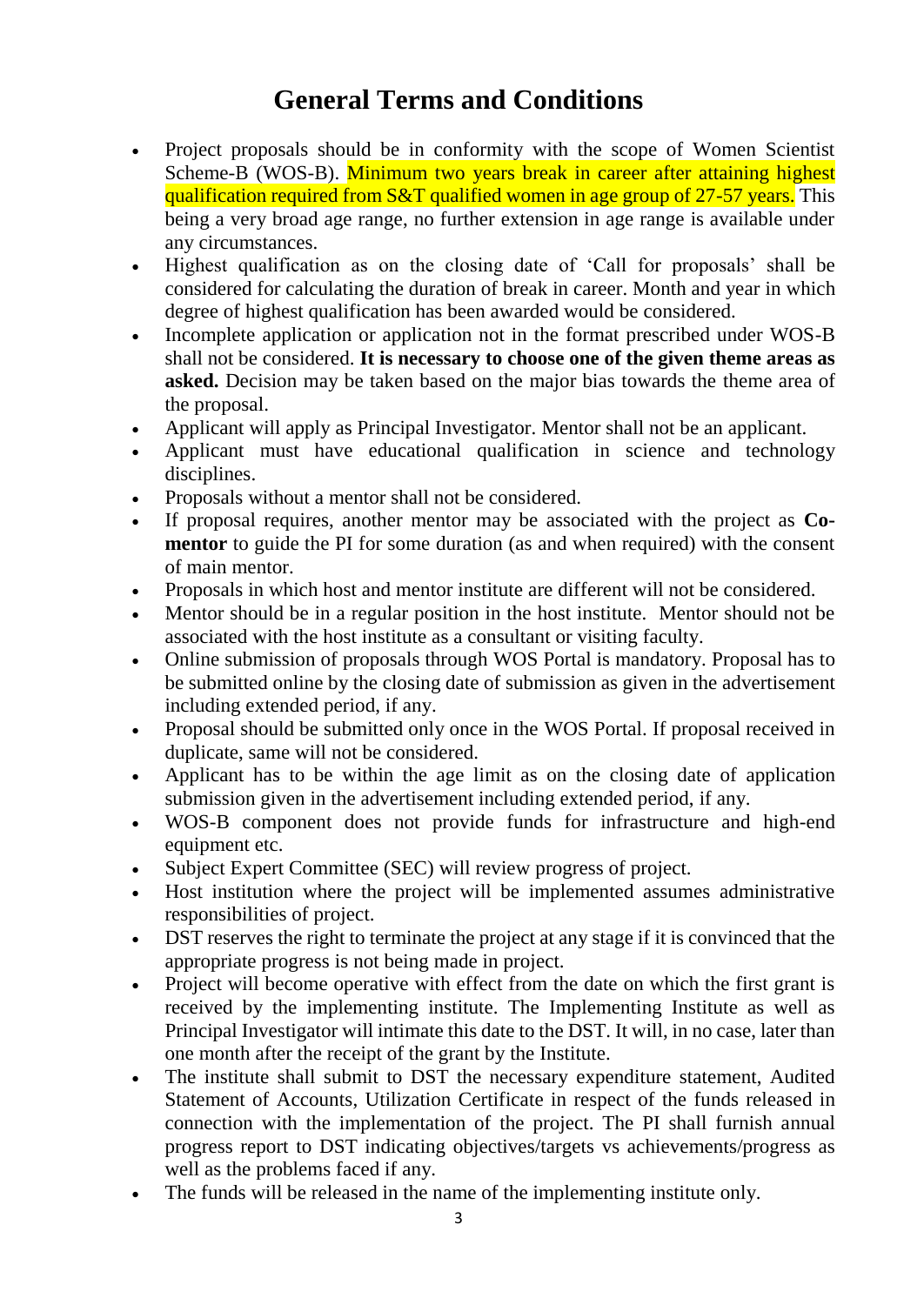• In case of arbitration, Secretary DST would be empowered to take suitable decision.

## **DETAILED GUIDELINES**

#### **1. Date of Commencement of Project and its Duration:**

Duration of project is normally of 3 years or as specified in the first sanction order.

#### **2**. **Principal Investigator & Scientist Mentor:**

- i) The principal investigator (PI) will be primarily responsible for the implementation of project. The project team consists of the PI and the scientist mentor as per the sanction order. It is necessary to ensure that the project is carried out by the project team in a cohesive manner.
- ii) Women scientist and project staff, if any, appointed under the project, are to be treated as temporary employees and will be governed by the Administrative rules/ service conditions of the implementing institute. No reference on these issues shall be made to this Department. **The Department shall have no liability, whatsoever, for the project staff after completion of the project duration.**
- iii) The first sanction order specifies the number of personnel if any other than PI.
- iv) PI has to report to the duty to the Scientist Mentor.
- v) PI has to report to the duty as per duty hours of host institute.
- vi) Apart from the project related activities, PI may also carry out academic duties as assigned by the host institute subject to smooth and timely implementation of project.
- vii) PI will maintain logbooks/register for all chemicals, glassware, equipments and travel details.
- viii) Every progress report has to be certified by the project mentor.
- ix) The Fellowship is a scientist- specific and non-transferrable.
- x) The fellowship will be paid to the scientist on annual basis through implementing institute.
- xi) Apart from the consolidated Fellowship amount, no other allowances such as PF, and LTA etc. will be permissible. No liability on any of these lies with the DST.
- xii) The fellowship amount is taxable.

#### **3. The Implementing Institution:**

- i) Implementing institute will maintain the attendance register of PI. This information will be made available to DST as and when required.
- ii) In case, the PI is shifting to another institution due to personal reasons, the project could be transferred to that institution with the mutual consent of both the institutions and of DST. Such requests for transfer of the project should be sent well in advance and should be accompanied with **'No Objection' Certificate** from the new host institution as well as from the earlier institution. However, such transfers are not normally encouraged, and these have to be taken only under unavoidable circumstances.
- iii) In case, the PI leaves the project due to unforeseen circumstances, the host institute has to return the unspent balance along with the Utilization Certificate (UC)& Statement of Expenditure (SE) and details of equipment procured under the project.
- iv) PI as well as the implementing institution has the responsibility of informing DST about any change in the status of PI/Scientist Mentor including relieving them on short-term deputation for a continuous period of 3 months or more.

#### **4. Sanction Order:**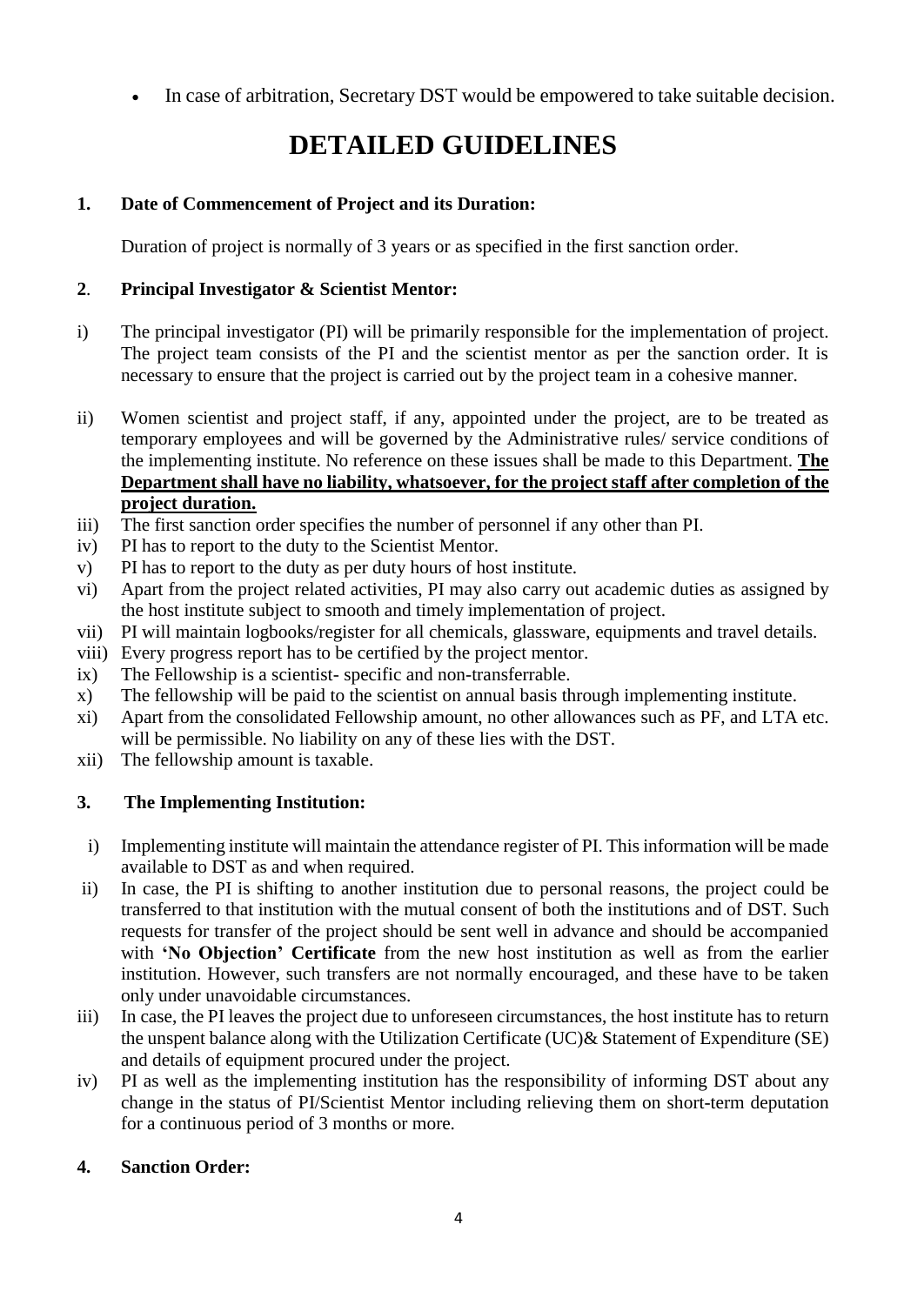- i) Once project is technically and financially approved, a formal sanction order will be issued by the DST. Total cost of the project is finalized based on the latest quotation(s) approved under the project and other relevant documents related to consumables etc. submitted by the investigator. First sanction order provides detailed breakup of funds allocated under nonrecurring grant like equipment and recurring grant heads like Fellowship, Consumables, Travel, Contingencies and Overheads.
- ii) **Any correspondence with the DST regarding the project should invariably quote the Sanction Order No. and Sanction Date and should be addressed to the concerned official by name.**
- iii) Subsequent to the sanction order, grant under General (G) and capital (C) will be released separately through RTGS mode to the host institute.

#### **5. Release of Grant as Annual Installment and Financial Management:**

- i) Grant for the project will be released based on annual requirements taking into consideration technical progress and expenditure incurred in the project. First sanction order indicates the budgetary allocation for the entire duration of project under various budget heads such as Manpower, Consumables, Travel, Contingencies, and Equipment etc. In addition to these heads, in specific cases for which an allocation is made will be indicated in the sanction order under Other Costs head e.g. Testing charges, Computational costs, RSIC charges, training workshop etc.
- ii) First installment of grant will be released along with the first sanction order. It consists of recurring grant including 'overheads' for the first year of project and the entire grant for the 'Equipment'
- iii) Diversion of funds for non-recurring head i.e. Equipment to recurring head like Manpower, Consumables etc. is **not** permitted. However, reallocation/re-appropriation of grants under other different heads necessarily requires prior approval of DST.
- i) The Equipment sanctioned on the project has to be procured **within first year of project** duration. PI and the Implementing Institute should complete all formalities in advance for placing the order. **Consumables/equipment available in GeM portal are to be procured mandatorily online through GeM portal only.**
- i) The subsequent installment(s) of grant will be released annually on the basis of expenditure incurred in the previous financial year and expected expenditure in the next year. While submitting Utilization Certificate & Statement of Expenditure, the organization has to ensure submission of supporting documentary evidences with regard to purchase of equipment/capital assets as per the provisions of GFR 2017. Subsequent release of grants under the project shall be considered only on receipt of the said documents.
- i) Host institute is advised to start using EAT module and next release shall be made only after mapping and following EAT modules by the Grantee Institution".
- ii) **Any request for release of the next installment should be accompanied by the following documents:**
- a) Utilization Certificate (UC) and Statement of Expenditure (SE) for the previous financial year in original. UC has to be essentially on financial year-wise basis.
- b) In case, the grant is required in the mid-financial year, up-to-date (expenditure since April 1 of present financial year till the end of previous month) authenticated Statement of Expenditure including committed Expenditure is to be sent to DST along with request letter for grant.
- **c)** Technical Annual Progress Report shall essentially **indicate objectives/targets vs achievements.**
- iii) Formal approval of the Department must be taken to carry forward the un-utilized grant from the previous financial year to the present financial year. This request is to be made while sending the authenticated Statement of Expenditure (SE) and Utilization Certificate (UC) of that financial year.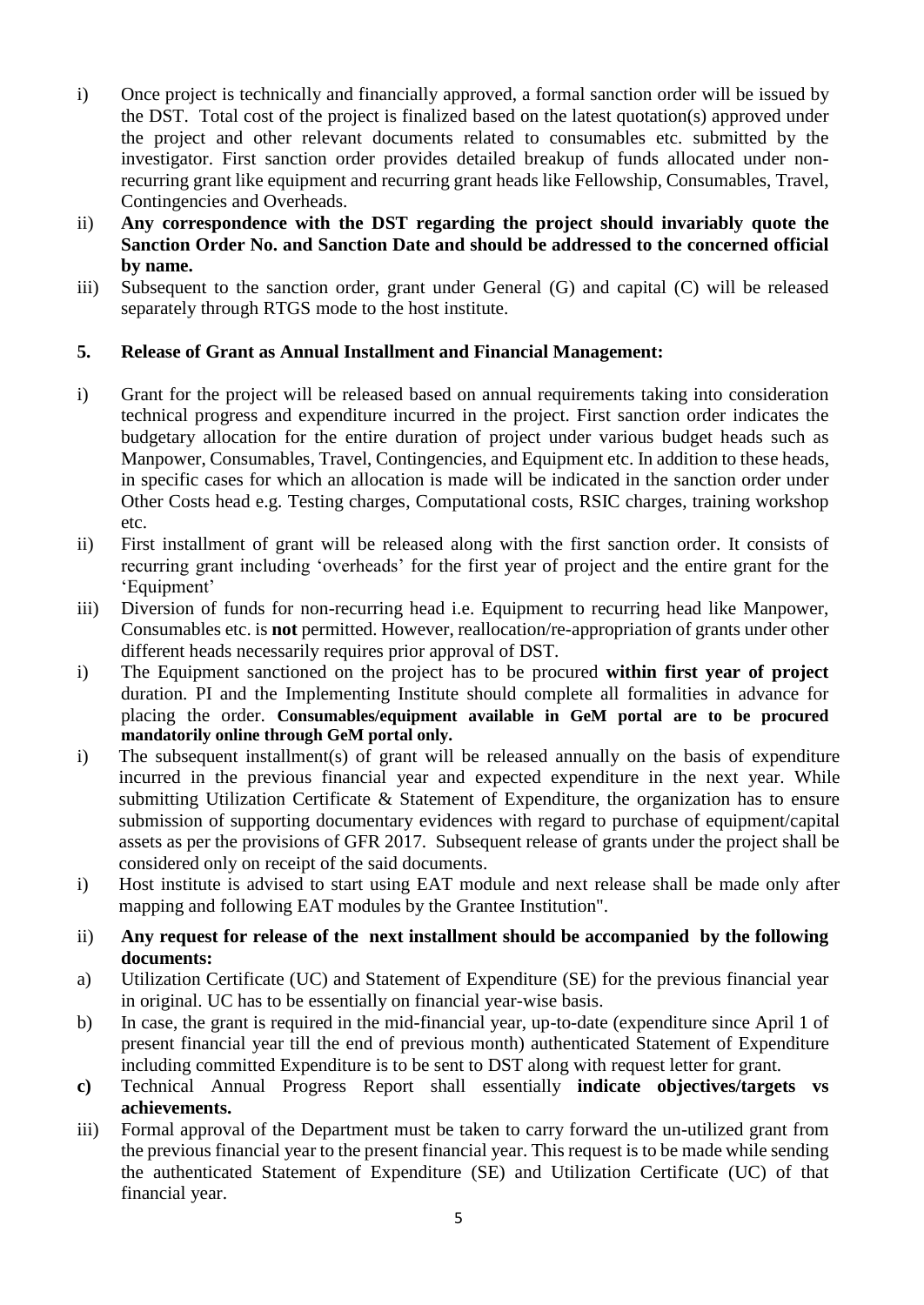- iv) Utilization Certificate is to be submitted to DST on financial year wise basis. It is to be submitted within a period of 3 months from the closing of financial year (31<sup>st</sup>March) of that year.
- v) The implementing institution will maintain separate audited accounts for this project. The grant is to be kept in an **interest bearing account in a Public Sector Bank/Regional Rural Bank and not in private Sector Bank**, and the interest earned has to be reported to DST and also to be reflected in the Statement of Expenditure. The interest earned in the project is to be deposited in the Consolidated Fund of India [\(www.bharatkhosh.gov.in\)](http://www.bharatkhosh.gov.in/). Interest amount shall not be adjusted towards future release of grant. A certificate generated after deposition of interest in [www.bharatkosh.gov.in](http://www.bharatkosh.gov.in/) shall have to be submitted along with SE/UC.
- vi) The institute will not entrust the implementation of the work for which the grant is being sanctioned to another institution nor will it divert the grant to other institute as assistance. In case the institute is not able to implement the project, it should refund to this department the entire grant or the balance grant at the earliest.
- vii) For equipments acquired solely from the project grants (Capital), the Institute shall maintain an audited account in the form of register in the prescribed format. The Institute is required to send to this Department a list of equipments acquired from the grant.
- viii) The grant shall not be utilized for construction of any building or acquiring vehicles etc.
- ix) All the capital assets acquired from the grant will be property of Government of India and will not be disposed of. The Government of India has the discretion to gift these assets to another Institute if it is considered appropriate and justified. After completion/termination of the project, the Government of India will be free to sell or otherwise dispose of these assets. The institute shall render to the Government necessary facilities for arranging the sale/gifting of these assets.
- x) This Department reserves the right to terminate the project at any stage if it is convinced that the grant has not been properly utilized or appropriate progress is not being made.
- xi) The comptroller & Auditor General of India, at his discretion, shall have the right of access to the books and accounts of the Institute maintained in respect of the grant received for the project from the Government of India.

#### **6. Progress Evaluation and Monitoring:**

- i) PI through the implementing Institute will furnish to this Department Annual Technical Progress Report of the work carried on the project on an annual basis. In addition, this Department may designate Scientist/ Specialist or an Expert panel to visit the Institute periodically to review the progress of the work being carried out and to suggest suitable measures to ensure realization of the objectives of the project. The implementing Institute will provide all facilities to the visiting scientist/ specialist or the Expert panel by way of accommodation etc. at the time of their visit.
- ii) DST organizes Group Monitoring Workshops/review meetings wherein the PIs are invited to present the technical progress of their project. The investigators will attend these workshops since it provides an opportunity to review their progress based on which any midterm requests by the PIs for additional grants/ extension in duration etc. are considered by the Department. Subsequent releases of grant would be based on the reviewing and monitoring committees' recommendations.
- iii) On completion of the project, PI through the Institute should send the following documents to this Department to enable DST for final settlement of accounts:
- a) Project Completion Report (PCR) in the prescribed format;
- b) Consolidated audited Statement of Expenditure and Utilization Certificates;
- c) List of assets/ equipments acquired in the project and their retention letter from Head of Institution; and
- d) Any un-spent balance left in the project has to be deposited in the **[www.bharatkosh.gov.in](http://www.bharatkosh.gov.in/)** certificate generated from it after deposition of the unspent balance shall have to be submitted along with SE/UC.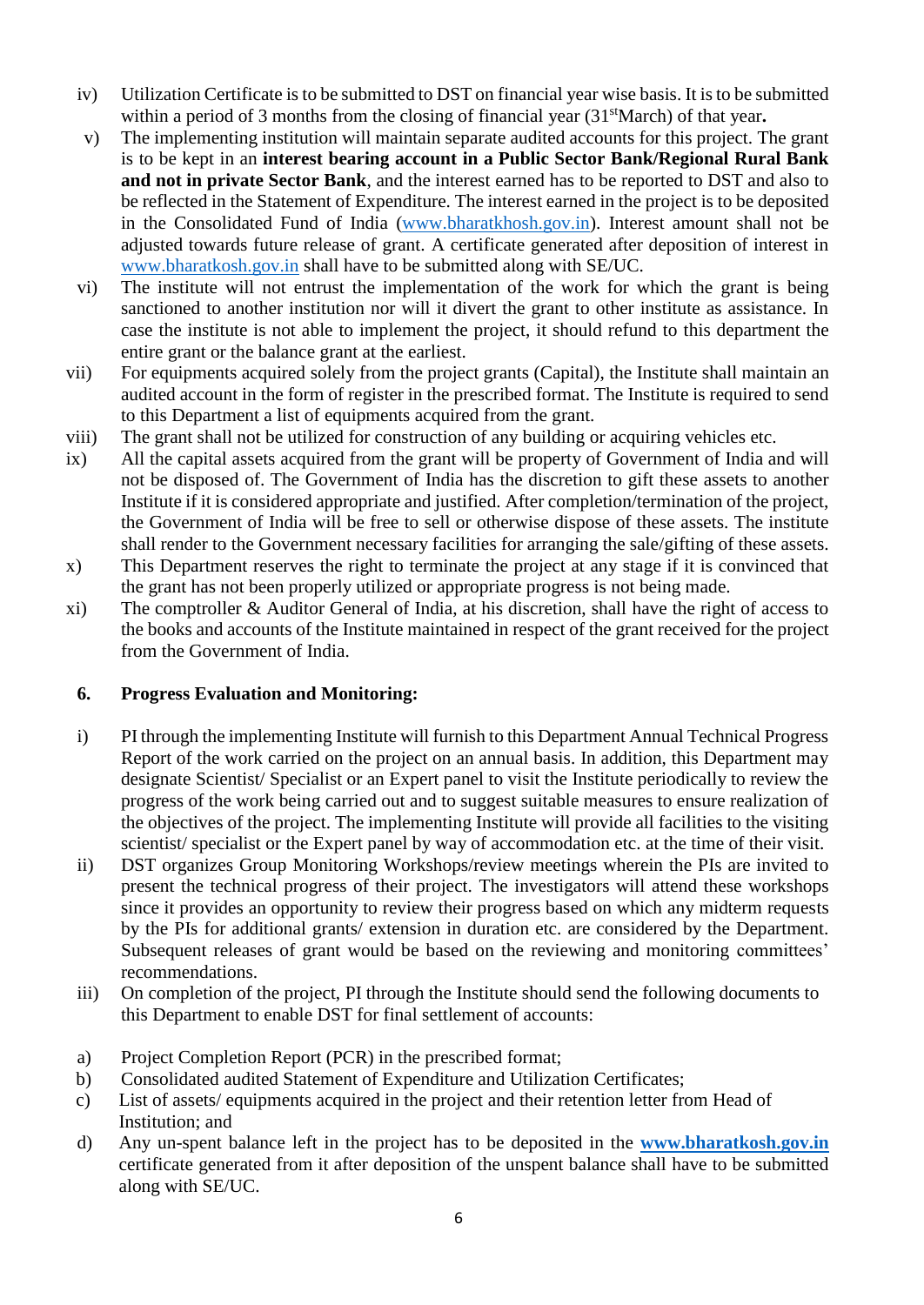#### **7. Leave:**

- i) Having accepted the responsibility for the implementation of the project, the PI should be committed to implement the project throughout its duration and should have no plans to go on long leave.
- ii) During the Fellowship duration, the candidate should not be away from the project for a period of more than 15 days in continuation and 30 days in total duration without permission from the host institution with due intimation to DST. All kinds of leaves e.g. casual leave, maternity leave etc. will be entertained as per rules of implementing institutions.
- iii) **The project stands terminated in the absence of PI for a continuous period of 3 months without intimation to this department.**
- iv) Participation in any scientific event in India or abroad will be treated as on duty.

#### **8. Guidelines for Publication of Results and Safeguard of Intellectual Property Rights:**

- i) **Due acknowledgment** of technical support / financial assistance resulting from the project grant should mandatorily be highlighted by the grantee organization in bold letters in all publications / media releases as well as in the opening paragraphs of their Annual Reports during and after the completion of the project.
- ii) PI should not enter into collaboration with a foreign party (individual/industry) without prior approval of DST.
- iii) PI should publish technical reports/papers emerging out of the project work in peer-reviewed journals having impact factor.
- iv) If the results of work are to be legally protected, the results should not be published without action being taken to secure legal protection for the results.
- v) **In the emerging scenario at the National and International level, the Intellectual Property Rights (IPR) has assumed greater significance. Following are the instructions which the PI and the implementing Institutions must follow in regard to IPR:**
- a) Institutions are required to seek protection of Intellectual Property Rights to the results of research on R&D projects. IPR include patents, registered designs, trademarks, copyrights, plant variety and lay out designs of integrated circuits (IC).
- b) IPR generated by publicly funded R&D institutions/ academic institutions, through projects funded by the Government Departments, be owned by the institutions and they will be required to file patent applications at their cost.
- c) Institutions can also approach the Patent Facilitating Cell (PFC) set up by this Department to assist them for patent search, filling and maintaining of patent application(s) in India and abroad. These institutions will be free to retain exclusively the benefits and earnings arising out of these IPR.
- d) If the institute at its own cost takes the patent, it is free to transfer the innovation to industry for commercialization, after concluding an agreement, as per its laid down procedures. However, details of the agreement, amounts received annual sales turnover of the product shall be intimated periodically to this Department.
- d) Project investigators and research staff working on the project are advised to ensure that they maintain a diary for recording details of such exercise/ experiment etc. along with the dates. Such records will be useful for proving/ **establishing the claim of first inventor and its time may be used as a tool for proving infringement.**
- **9. Guidelines/ Instructions for Technology Transfer and Intellectual Property Rights:**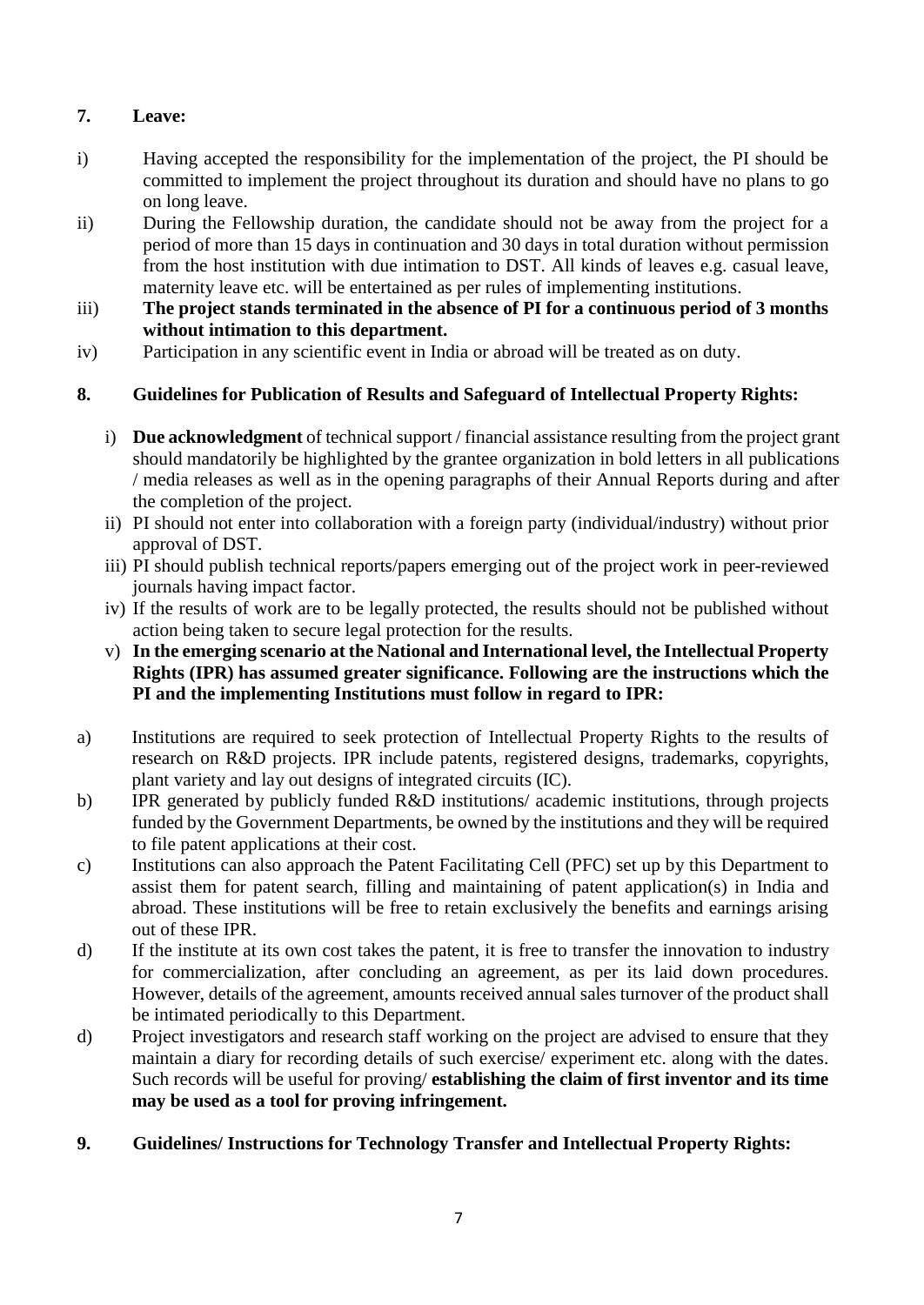With a view to encourage the institutions to file patent applications on their innovations, motivate them to transfer their technologies for commercialization, and to facilitate them to reward their inventors the following instructions are issued. **These instructions apply to those institutions receiving funds for R&D projects from the Department of Science & Technology:**

- **Inventions by Institutions:** Institutions shall be encouraged to seek protection of Intellectual Property Rights (IPR) to the results of research through R&D projects. While the patent may be taken in the name(s) of inventor(s), the institution shall ensure that the patent is assigned to it. The institution shall get its name entered in the Register of Patents as the proprietor of the patent. The institution shall take necessary step for commercial exploitation of the patent on exclusive/non-exclusive basis. The institution is permitted to retain the benefits and earnings arising out of the IPR. However, the institution may determine the share of the inventor(s) and other person from such actual earnings. Such share (s) shall be limited to  $1/3<sup>rd</sup>$  of the actual earnings.
- **Inventions by institutions and industrial concerns:** IPR generated through joint research by institution(s) and industrial concern(s) through joint effort can be owned jointly by them as may be mutually agreed to by them through a written agreement. The institution and industrial concern may transfer the technology to a third party for commercialization on exclusive/nonexclusive basis. The third party, exclusively licensed to market the innovation in India must manufacture the product in India. The joint owners may share the benefits and earnings arising out of commercial exploitation of IPR. The institutions may determine the share of the invention(s) and other persons from such actual earnings. Such share(s) shall not exceed  $1/3<sup>rd</sup>$ of the actual earnings.
- **Patent Facilitating Fund:** The institution shall set apart not less than 25 per cent of such earnings for crediting into a fund called Patent Facilitating Fund. This Fund shall be utilized by the institution for updating the innovation, for filing new patent applications, protecting their rights against infringements, for creating awareness and building competency on IPR and related issues.
- **Information**: The institutions shall submit information relating to the details of the patent obtained, the benefits and earnings arising out of IPR and the turnover of the products periodically to the Department which was provided funds.
- **Royalty-free license:** The Government shall have a royalty-free license for the use of the intellectual property for the purpose of the Government of India.
- These instructions are issued with the concurrence of the Ministry of Finance, Department of Expenditure vide their O.M. No.33 (5) PF II/99

For further information/clarification on this subject, please contact:

 **Patent Facilitating Cell Department of Science of Technology Technology Bhavan, New Mehrauli Road New Delhi-110016**

**The decision of the Secretary, Department of Science & Technology will be final in case of any violation of the above guidelines and binding on the PI & respective institution.**